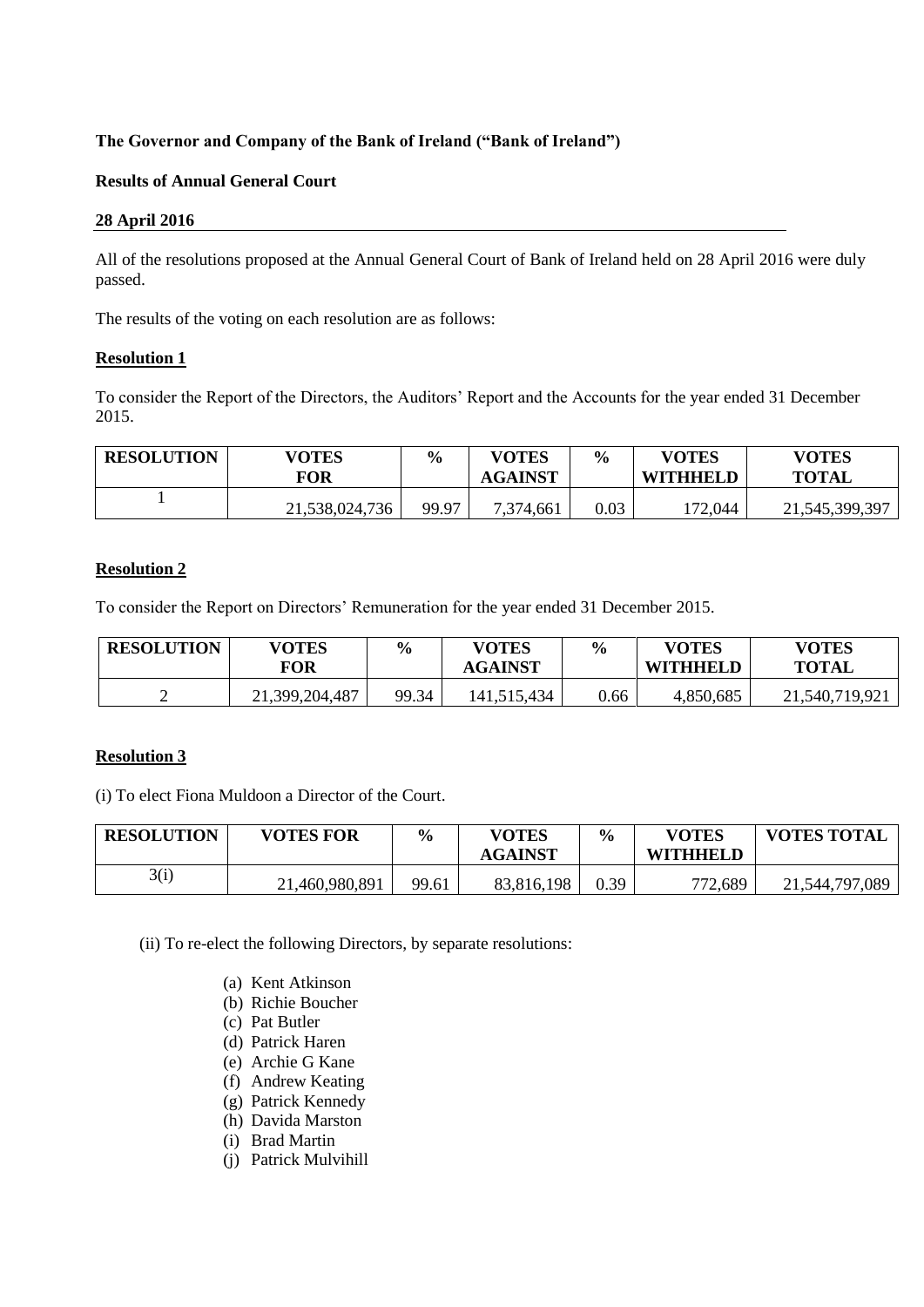| <b>RESOLUTION</b> | <b>VOTES FOR</b> | $\frac{6}{6}$ | <b>VOTES</b>   | $\frac{6}{9}$ | <b>VOTES</b>    | <b>VOTES TOTAL</b> |
|-------------------|------------------|---------------|----------------|---------------|-----------------|--------------------|
|                   |                  |               | <b>AGAINST</b> |               | <b>WITHHELD</b> |                    |
| 3(ii)(a)          | 21,442,032,384   | 99.52         | 102,983,493    | 0.48          | 553,526         | 21,545,015,877     |
| 3(ii)(b)          | 21,432,374,688   | 99.48         | 112,619,841    | 0.52          | 342,319         | 21,544,994,529     |
| 3(ii)(c)          | 21,391,559,944   | 99.59         | 89,085,775     | 0.41          | 64,924,059      | 21,480,645,719     |
| 3(ii)(d)          | 21,459,585,473   | 99.60         | 85,346,962     | 0.40          | 512,648         | 21,544,932,435     |
| 3(ii)(e)          | 21,437,916,783   | 99.50         | 107,094,145    | 0.50          | 560,513         | 21,545,010,928     |
| 3(ii)(f)          | 21,367,616,510   | 99.18         | 176,911,880    | 0.82          | 513,883         | 21,544,528,390     |
| 3(ii)(g)          | 21,460,304,031   | 99.61         | 84,802,968     | 0.39          | 461,959         | 21,545,106,999     |
| 3(ii)(h)          | 21,460,155,566   | 99.61         | 84,900,236     | 0.39          | 495,639         | 21,545,055,802     |
| 3(ii)(i)          | 21,303,487,048   | 99.19         | 174,046,106    | 0.81          | 68,036,624      | 21,477,533,154     |
| 3(ii)(j)          | 21,458,612,643   | 99.60         | 86,469,326     | 0.40          | 478,176         | 21,545,081,969     |

# **Resolution 4**

To authorise the Directors to fix the remuneration of the Auditors.

| <b>RESOLUTION</b> | <b>VOTES</b><br>FOR | $\frac{6}{6}$ | <b>VOTES</b><br><b>AGAINST</b> | $\frac{0}{0}$ | <b>VOTES</b><br><b>WITHHELD</b> | <b>VOTES</b><br><b>TOTAL</b> |
|-------------------|---------------------|---------------|--------------------------------|---------------|---------------------------------|------------------------------|
|                   | 21,436,007,079      | 99.50         | 108,335,627                    | 0.50          | 994,342                         | 21,544,342,706               |

# **Resolution 5**

To authorise purchases of Ordinary Stock by the Bank or subsidiaries.

| <b>RESOLUTION</b> | <b>VOTES</b><br><b>FOR</b> | $\frac{6}{9}$ | <b>VOTES</b><br><b>AGAINST</b> | $\frac{6}{9}$ | <b>VOTES</b><br><b>WITHHELD</b> | <b>VOTES</b><br><b>TOTAL</b> |
|-------------------|----------------------------|---------------|--------------------------------|---------------|---------------------------------|------------------------------|
|                   | 21,533,850,161             | 99.99         | 2,135,369                      | 0.01          | 9,585,736                       | 21,535,985,530               |

# **Resolution 6**

To determine the re-allotment price range for Treasury Stock.

| <b>RESOLUTION</b> | <b>VOTES</b>   | $\frac{6}{6}$ | <b>VOTES</b>   | $\frac{6}{9}$ | <b>VOTES</b>    | <b>VOTES</b>   |
|-------------------|----------------|---------------|----------------|---------------|-----------------|----------------|
|                   | FOR            |               | <b>AGAINST</b> |               | <b>WITHHELD</b> | <b>TOTAL</b>   |
|                   | 21,165,199,172 | 98.24         | 378,724,769    | 1.76          | 591,420         | 21,543,923,941 |

#### **Resolution 7**

To authorise the Directors to issue stock.

| <b>RESOLUTION</b> | <b>VOTES</b><br>FOR | $\frac{6}{6}$ | <b>VOTES</b><br><b>AGAINST</b> | $\frac{6}{9}$ | <b>VOTES</b><br><b>WITHHELD</b> | <b>VOTES</b><br><b>TOTAL</b> |
|-------------------|---------------------|---------------|--------------------------------|---------------|---------------------------------|------------------------------|
|                   | 20,022,909,870      | 92.93         | 1,522,169,292                  | 7.07          | 492,104                         | 21,545,079,162               |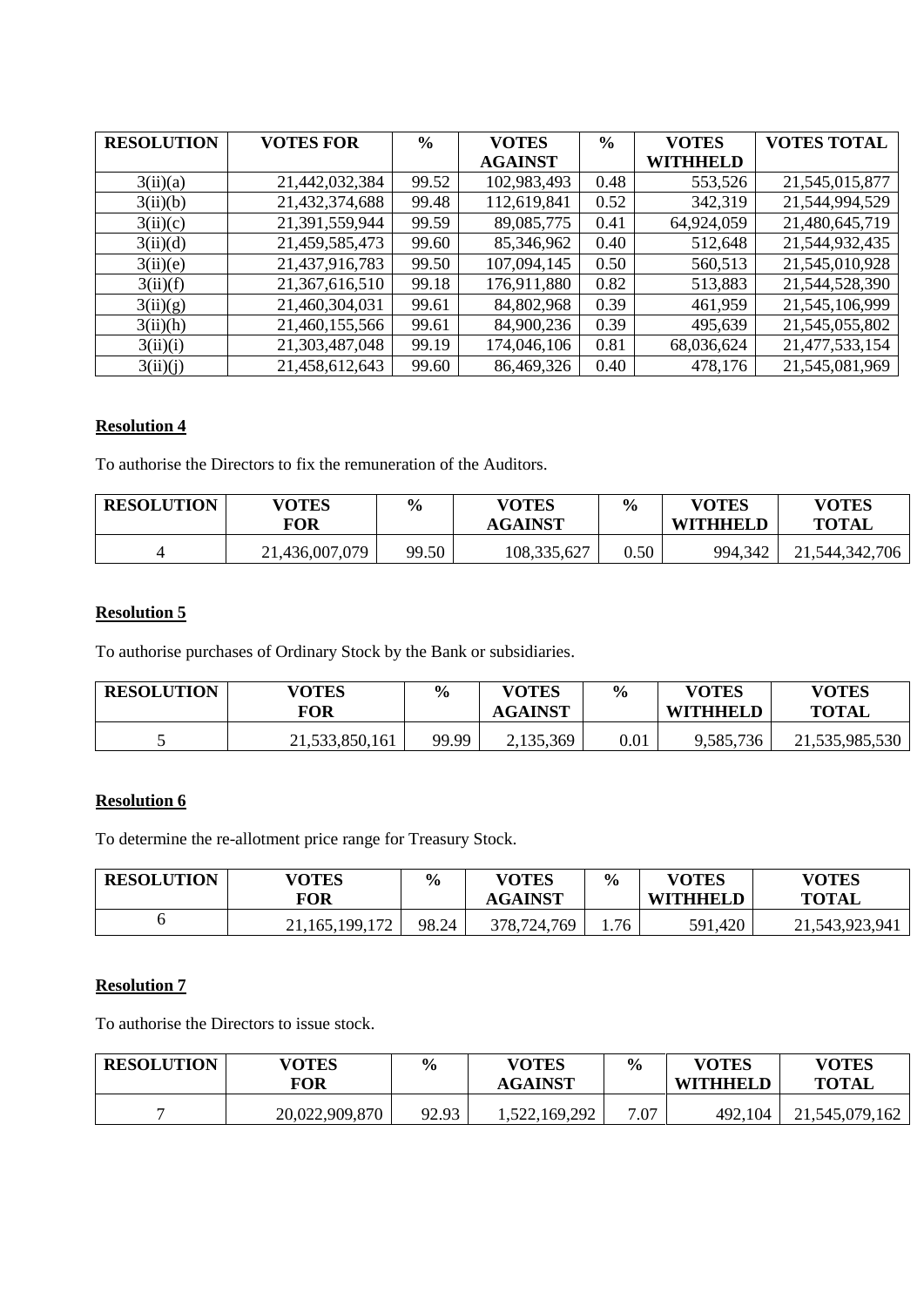### **Resolution 8**

To renew the Directors' authority to issue Ordinary Stock on a non-pre-emptive basis for cash.

| <b>RESOLUTION</b> | VOTES<br>FOR   | $\frac{6}{9}$ | VOTES<br><b>AGAINST</b> | $\frac{6}{6}$ | <b>VOTES</b><br><b>WITHHELD</b> | VOTES<br><b>TOTAL</b> |
|-------------------|----------------|---------------|-------------------------|---------------|---------------------------------|-----------------------|
|                   | 19,770,215,871 | 94.59         | ., 130, 199, 229        | 5.41          | 645,149,859                     | 20,900,415,100        |

#### **Resolution 9**

To authorise the Directors to issue contingent equity conversion notes, and Ordinary Stock on the conversion of such notes.

| <b>RESOLUTION</b> | <b>VOTES</b><br>FOR | $\frac{6}{9}$ | <b>VOTES</b><br><b>AGAINST</b> | $\frac{6}{6}$ | <b>VOTES</b><br><b>WITHHELD</b> | <b>VOTES</b><br><b>TOTAL</b> |
|-------------------|---------------------|---------------|--------------------------------|---------------|---------------------------------|------------------------------|
|                   | 20,816,994,380      | 98.34         | 351,220,817                    | .66           | 377, 356, 139                   | 21,168,215,197               |

#### **Resolution 10**

To authorise the Directors to issue for cash on a non-pre-emptive basis, contingent equity conversion notes, and Ordinary Stock on the conversion of such notes.

| <b>RESOLUTION</b> | <b>VOTES</b><br>FOR | $\frac{0}{0}$ | <b>VOTES</b><br><b>AGAINST</b> | $\frac{6}{9}$ | <b>VOTES</b><br><b>WITHHELD</b> | <b>VOTES</b><br><b>TOTAL</b> |
|-------------------|---------------------|---------------|--------------------------------|---------------|---------------------------------|------------------------------|
| 10                | 20, 341, 851, 031   | 96.10         | 826,092,363                    | 3.90          | 377,604,857                     | 167,943,394                  |

# **Resolution 11**

To maintain the existing authority to convene an EGC by 14 days' notice.

| <b>RESOLUTION</b> | <b>VOTES</b><br>FOR | $\frac{6}{6}$ | <b>VOTES</b><br><b>AGAINST</b> | $\frac{6}{9}$ | VOTES<br><b>WITHHELD</b> | <b>VOTES</b><br><b>TOTAL</b> |
|-------------------|---------------------|---------------|--------------------------------|---------------|--------------------------|------------------------------|
|                   | 20, 154, 733, 224   | 93.55         | 1,390,604,253                  | 6.45          | 233,964                  | 21, 545, 337, 477            |

#### **Resolution 12**

To adopt amended Bye-Laws of the Bank.

| <b>RESOLUTION</b> | <b>VOTES</b><br><b>TOR</b> | $\frac{0}{0}$ | <b>VOTES</b><br><b>AGAINST</b> | $\frac{1}{2}$ | <b>VOTES</b><br><b>WITHHELD</b> | <b>VOTES</b><br><b>TOTAL</b> |
|-------------------|----------------------------|---------------|--------------------------------|---------------|---------------------------------|------------------------------|
| ി                 | 21,542,833,748             | 99.99         | ,879,429                       | 0.01          | 858,264                         | 21, 544, 713, 177            |

The "Vote Withheld" option is provided to enable abstention on any particular resolution. However, it should be noted that a "Vote Withheld" is not a vote in law and is not counted in the calculation of the proportion of the votes "For" and "Against" a resolution.